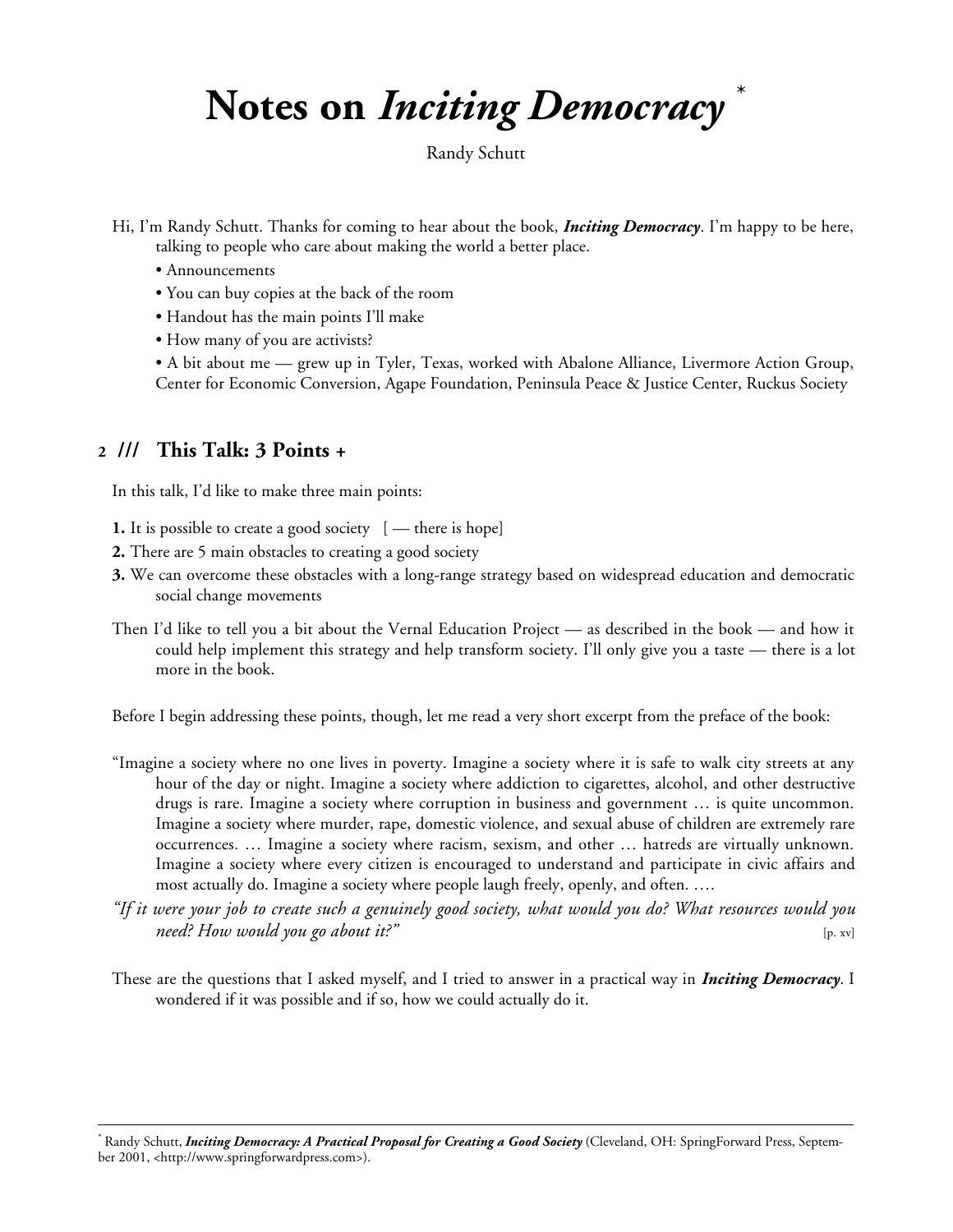### **My Experience**

- These questions came to me out of my **experience** as a social change activist over the last 25 years and the contrast between the really wonderful experiences and the really poor ones. [Abalone Alliance, Livermore Action Group, Center for Economic Conversion, Agape Foundation, Peninsula Peace & Justice Center, Ruckus Society]
- My first really good experience was when I was a student at Stanford University in the mid-1970s, I was a close observer of an effort to get the University to stop supporting apartheid through its investments in companies that did business in South Africa. **This campaign, waged over about six months, was incredibly well-designed and executed.**
- Students first did outstanding **research**. They documented the horrendous policies of the South African government and its oppression of blacks. They showed that US companies in South Africa bolstered the government. They showed that the University's investments in these companies (including our tuition dollars) were directly supporting these companies.
- Then, students did fantastic outreach they distributed three detailed leaflets to almost every student living on campus through door-to-door **canvassing**. They showed the film "Last Grave at Dimbasa (?)" over 50 times in dorms, sent out a guerrilla theater troop that dramatized the situation in South Africa and the University's connection to that situation, published numerous letters to the editor of the University newspaper, held rallies, marches, and fasts. After a month of intensive outreach, every student on campus understood the situation and most sympathized with the anti-apartheid campaign.
- The campaign concluded with a massive **rally** to make a rather mild demand that the Trustees vote their shares in Ford Motor Company in favor of a resolution that called for Ford's withdrawal from South Africa. The Trustees, without reading the information sent to them, voted against the resolution. This spurred 294 students to take over an administration building and risk being expelled from the University and ruining their careers.
- This powerful act got **worldwide attention** and helped spur the anti-apartheid movement. Eventually, this movement was able to get US corporations and the government to withdraw support from the apartheid South African government, which led to its demise.
- I saw that this campaign at Stanford directly led to the end of the repressive South African government.
- At the same time as this campaign, I was living in a large, wonderfully supportive vegetarian co-op (which was also the headquarters for the anti-apartheid campaign). Students were loving and supportive of each other. We also tackled tough issues and made difficult decisions cooperatively and democratically. This provided an excellent contrast to the autocratic decision-making of the University.
- This experience, and many others in the safe energy and peace movements, gave me a very good sense of what a good society might look like and how we might create it if we took it just a little further.

**=-=-=-=-=-=-=-=-=-=-=-= OPTIONAL =-=-=-=-=-=-=-=-=-=-=-=-=-=-=-=-=-=-=-=-==-=-=-=-=-=-=-=-=-=-=-=** Let me read another short excerpt from the Preface of the book that briefly describes my vision: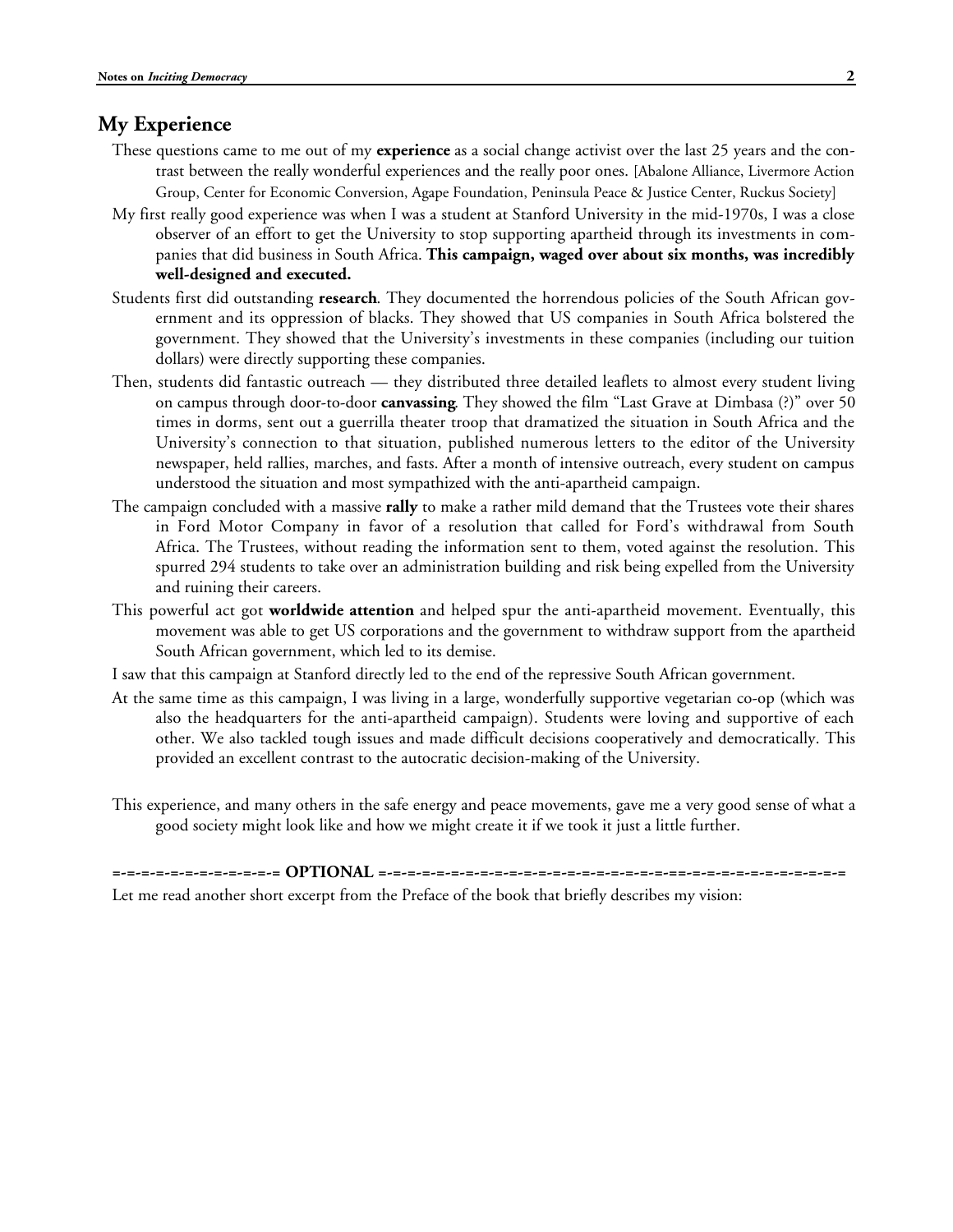#### **=-=-=-=-=-=-=-=-=-=-=-= OPTIONAL =-=-=-=-=-=-=-=-=-=-=-=-=-=-=-=-=-=-=-=-==-=-=-=-=-=-=-=-=-=-=-=**

# **A Vision**

- "I visualize a time, perhaps forty years in the future, when there are a million people in the United States working earnestly for deep, far-reaching positive change. These progressive proponents are knowledgeable and skilled in the methods of individual empowerment, critical thinking, … participatory democracy, … coalition building, respectful conflict resolution, … therapy, and nonviolent struggle.
- "As I envision it, these advocates are largely free from dependency on mainstream institutions. Instead, they support each other — and thereby protect themselves from being attacked or manipulated by powerholders or swayed too much by the dominant culture. They develop a wide array of alternative institutions based on progressive values — personal responsibility, freedom, democracy, respect for dissent, cooperation, altruism, and global stewardship.
- "With skills, values, and alternatives in hand, these million progressive advocates forcefully challenge existing institutions. They work together in strong, cooperative organizations. They pass on their ideas, skills, and methods to other people directly — without the distorting influences of the news media or other intermediaries — and they do so repeatedly over a long enough time to let the ideas sink in.
- "Over time, they influence vast numbers of people, build a variety of successful alternative institutions, and win many significant changes. …
- "[Then] With the active cooperation of a large portion of society and the passive acceptance of most of the rest, these million progressive advocates eventually surmount their own dysfunctional cultural and emotional conditioning and overcome the resistance of the power structure. At a time, perhaps eighty years from now, they bring about fundamental and enduring changes in every aspect of society — political, economic, social, and cultural.
- "In this vision, I do not assume that progressive activists are any more intelligent or virtuous than activists today — only that they are more experienced, have more knowledge, and have greater skills than most current activists. I also do not assume they employ new techniques or strategies — although they might. Instead, I see an expansion of the best of what I have already seen …. Our best is very impressive and — multiplied severalfold — I believe it would energize activists and captivate the whole world." [p. xvi]

With that introduction, let me now make my first point: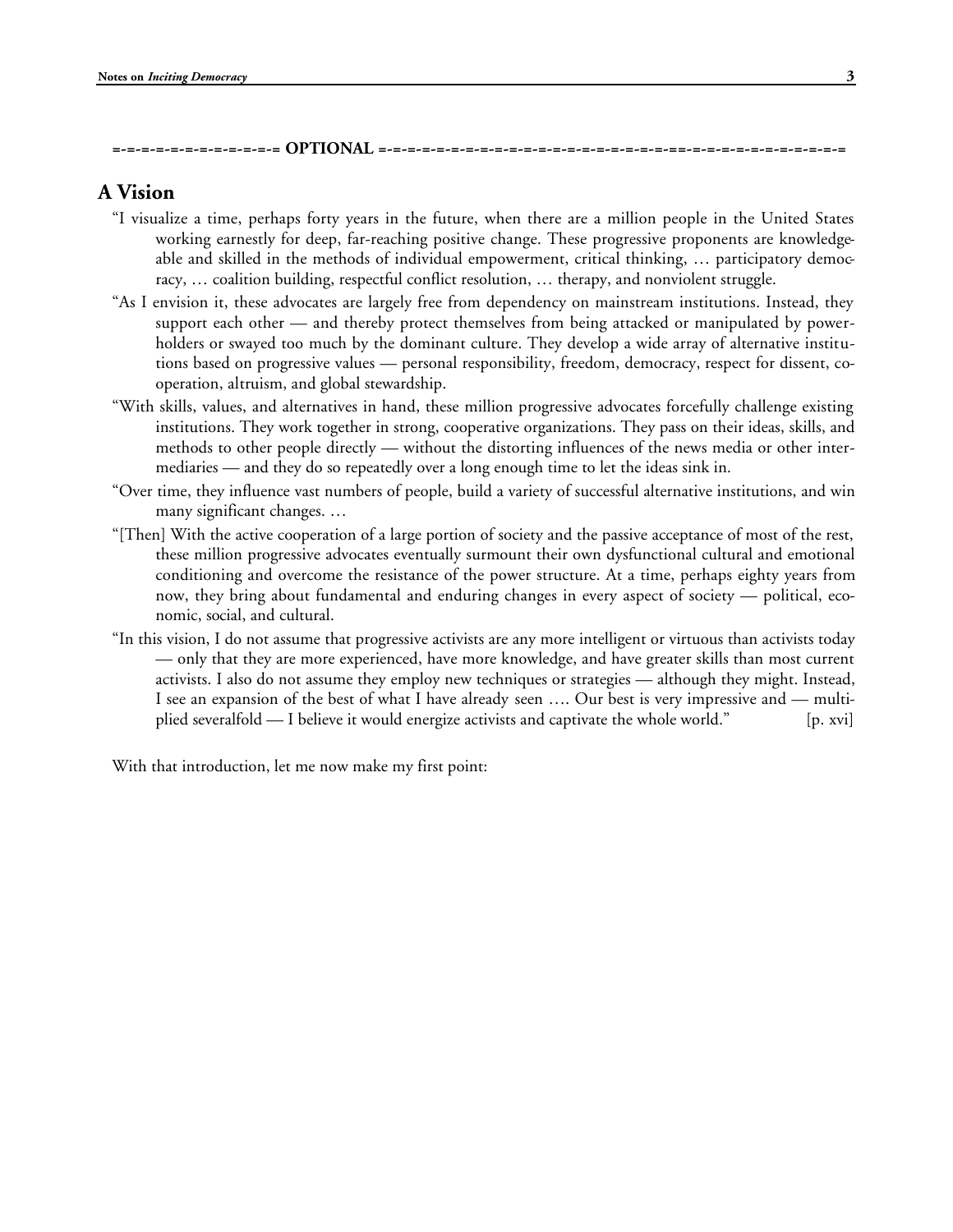# **3 /// 1. It Is Possible to Create a Good Society [Ch. 1: Background]**

- Given the terrorism and war that engulfs the world right now, the scandalous corruption at high levels as represented by Enron, as well as all the other problems that plague our society, it may seem outrageous to say that we can create a good society. But I think if you step back and look at the **broad sweep of history**, you'll see that our situation is actually quite good:
- In the last 500 years, there have been great strides in understanding and solving many difficult problems such as poverty, delinquency, crime, disease, conflict, and prejudice. As a society, we've learned a lot.
- **Some Victories** [as seen on the handout]
	- Ended dueling
	- Ended slavery
	- Supplied clean water, sanitary sewers
	- Developed universal education, library system
	- Enacted universal suffrage
	- Developed vaccines, antibiotics
	- Shifted to treating psychosis as a mental illness rather than as moral depravity
- For example, right now, there are people in the world who know how to:
	- Topple massive military dictatorships using nonviolent methods people have brought about nonviolent revolutions, such as those in South Africa, the Soviet Union, the Philippines, and Iran these examples just in the last 20 years.
	- Structure society to ensure that everyone's basic human needs for air, water, food, shelter, safety, healthcare, and transportation are met — look at Sweden, for example
	- Help people overcome their racism, sexism, and homophobia and build compassion for others
	- Help people heal their emotional wounds even from deep trauma caused by war and torture
	- Raise children so they will become responsible, caring, and confident adults
	- Build cooperative structures so that people can work democratically together
- Indeed, the more I looked into our situation, the more I came to believe that all the major problems I could think of have been solved at least once, somewhere. Of course, problems aren't always solved well. But at least **once**, **somewhere**, **someone** has found a good solution to these difficult problems. This means it is **possible** to create a good society. **We don't need to invent anything or discover anything new. Human beings do not have to be perfected.** All we need to do is to implement the solutions that have been found — widely and consistently, instead of just occasionally. Creating a good society is just a matter of applying known solutions most of the time instead of only a tiny part of the time.
- Of course, this is not a trivial task because there are many obstacles. But before I get to them, let me just quickly describe what I mean by a "good society" or the "beloved community."

**==================================================================**

# **A Few Things Still to be Done**

- End war as a way to resolve conflicts
- End economic slavery including sweatshops, prostitution
- End economic domination Inequality in income and wealth, economic manipulation of government, destruction of the environment
- Diversify and democratize the mass media
- End racism, sexism, classism, ageism, homophobia, etc.
- Reduce number of people addicted to destructive drugs
- Reduce government control over citizens Police, prison, INS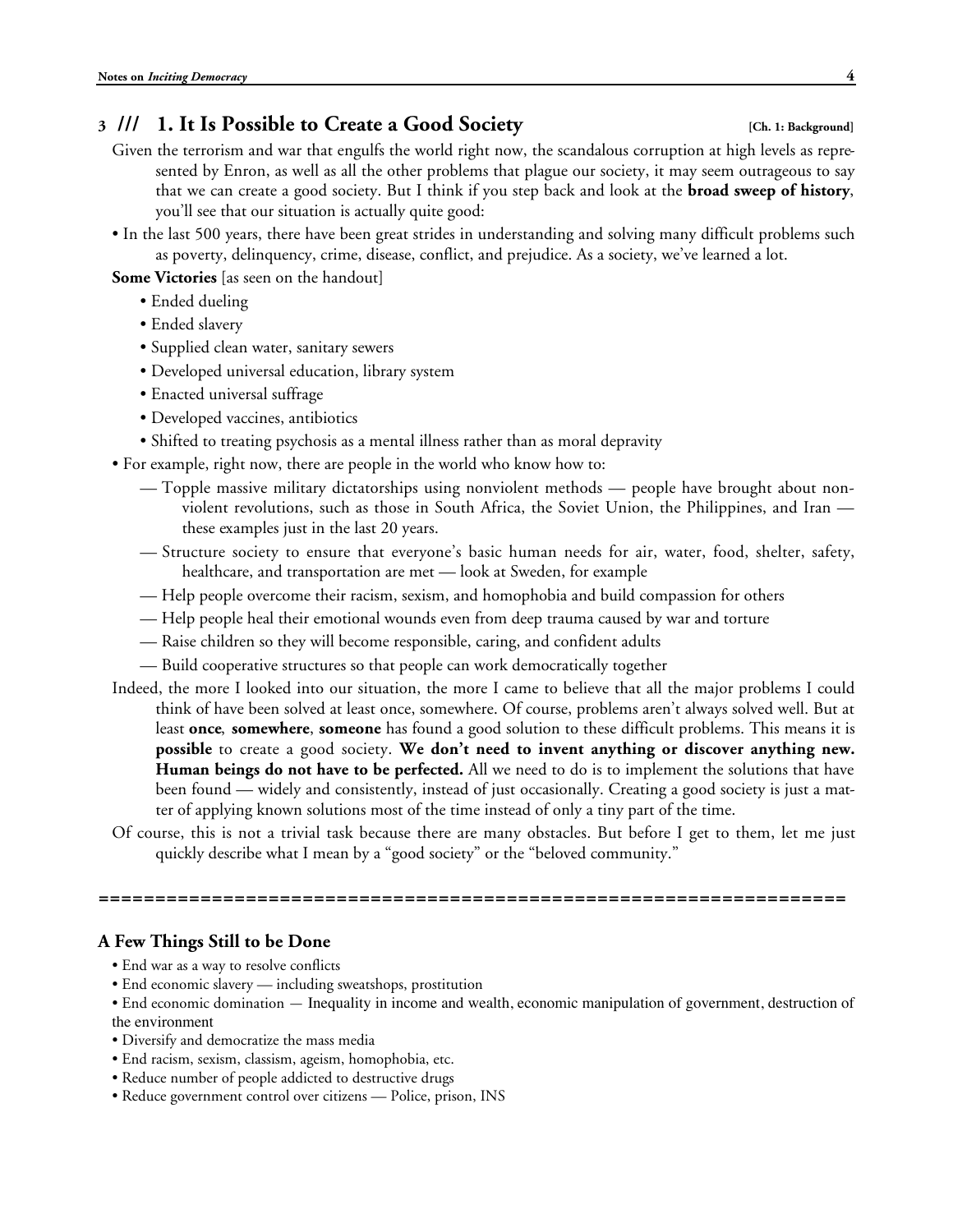# **4 /// Characteristics of a Good Society**

- Very briefly, to me a good society would be based on the **Golden Rule** Do Unto Others As You Would Have Them Do Unto You. It would be humane, compassionate, democratic, responsible, tolerant, wise, and fun.
- No one would dominate or control anyone else. No one would live in poverty or feel inferior to anyone else. Decisions would be made democratically. Conflicts would be resolved in reasonable and nonviolent ways.
- Notice, that I am not saying that everyone would live blissfully in paradise with never a care. Inevitably, people will still die of disease and old age, they'll still get angry at each other, there will still be jealousy and broken hearts. But as I imagine it, these things would be dealt with well so that people's difficulties and sorrow would be greatly reduced — and their love and joy would outshine their woes and disputes.
- To me, this would be a good society. Not perfect, but a whole lot better than now.
- Clearly, we are pretty far from this kind of good society right now and there are some big obstacles we will have to overcome.

And that brings us to my second point:

**==================================================================**

In particular, conflicting desires would be balanced so that everyone would get what they **really** needed and much of what they **wanted** — all within the constraints of the natural environment so that the society was sustainable over time.

## **What Is a "Good Society"? [Ch. 2: Elements of a Good Society]**

**• Basic Elements of a Good Society** — Chart

- **Rudimentary Democratic Consent** everyone must at least passively endorse the society and, preferably, like it.
- **Universal Access to Human Essentials** air, water, food, clothing, shelter, and safety.
- **Access to Other Desirable Items** good housing, running water, electric lights, meaningful work, fulfilling relationships, bicycles, computers, health care, and some luxuries
- **Freedom and Liberty** everyone is protected from oppression and can do what they want as long as it does not infringe on others
- **Equity and Fairness** everyone has equal opportunity and roughly equal access to societal resources
- **Environmental Sustainability** society is in consonance with the natural environment
- **Balance** between conflicting wants and needs (such as security balanced against liberty, personal desires balanced against common good, freedom against responsibility, etc.)
- Additional Characteristics:
	- **Humane and Compassionate** empathetic, loving
	- **Democratic and Responsible** cooperative decision-making
	- **Tolerant and Wise**
	- **Fun**
- Caveat: A "Good Society" is neither "Paradise" nor a "Perfect Society" there would still be disease, death, conflict. People would still have bad days and still get angry. Life would still be hard, but people's love and joy would vastly outshine their woes and disputes.
- Examples: A sustainable economy that protects the environment, meaningful work at a reasonable pace, livable income for all, single-payer health for all, secure social security, nonviolent conflict resolution, "education, not prisons," etc. See particularly utopian novels like *News from Nowhere, Ecotopia, The Dispossessed,* and *The Kin of Ata are Waiting for You*. Also, look at the ideas and platforms of the New Party, the Green Party, the Alliance for Democracy.
- Ideals of Progressive Behavior and Attitudes Chart [Figure 4.2, p. 65]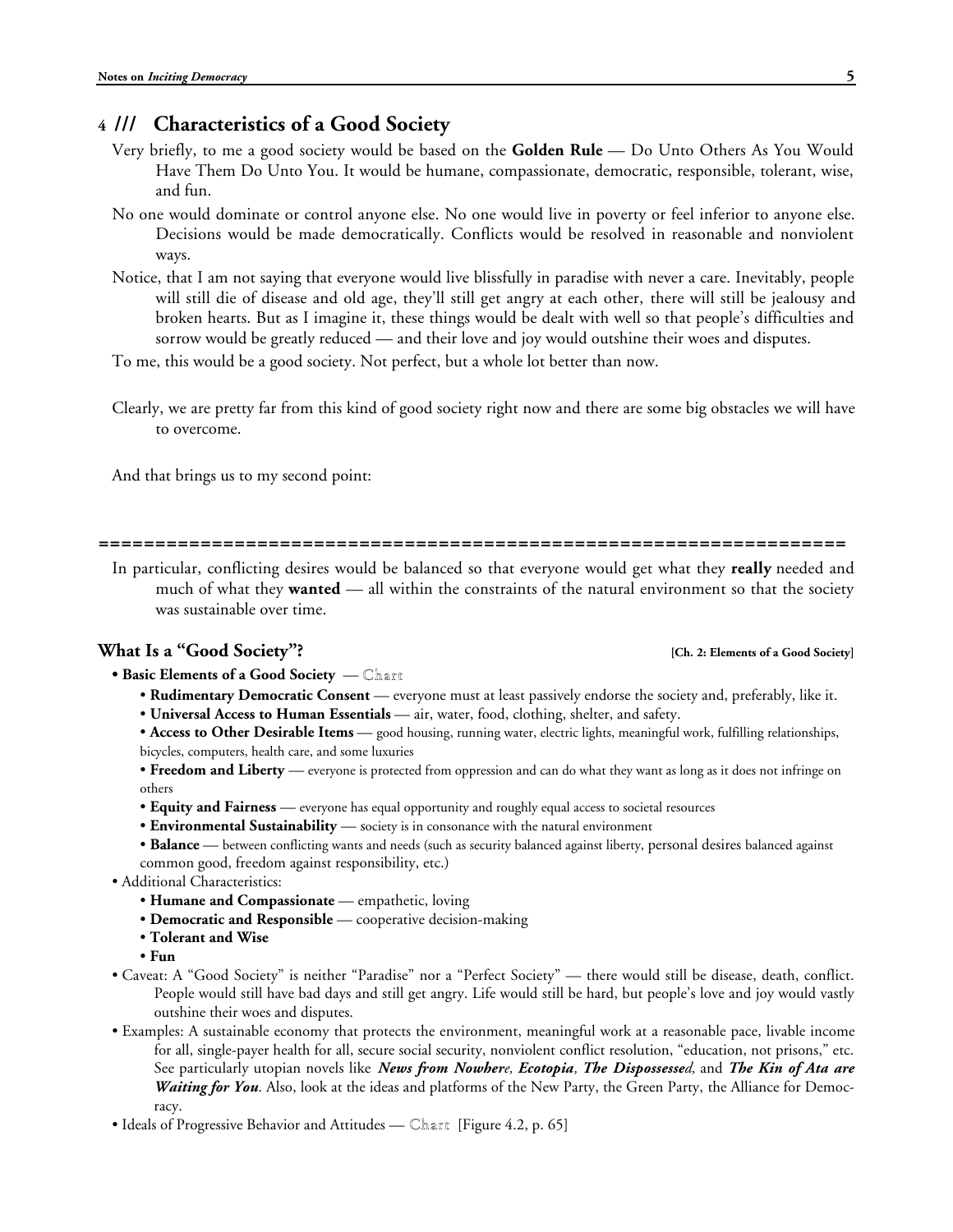# **5 /// 2. There are 5 Key Obstacles to Creating a Good Society**

There are, of course, many obstacles preventing us from creating a good society, but I think they can be placed in five main categories:

### **1. An adverse power structure**

- There are powerful people (an elite) who seek to maintain their money, status, and power top 1% of population owns 40% of all wealth [next 19% owns 40% more, leaving only 20% for bottom 80%]
- Everyone else tries to fit into the existing structure and advance our position
- Those at the bottom (poor folks, blacks, women, gays) are trampled, but don't have resources to change
- Unfortunately, we are all caught up in this power structure. Our daily lives support current structures they don't move us toward a good society.
- For example, we want to buy inexpensive goods. Stores compete to offer goods at the cheapest prices so this drives them to buy from suppliers in foreign countries where dictators and the military repress people and prevent them from fighting for higher wages. So, given current societal structures, our desire to be prudent consumers leads us to inadvertently support repressive governments.
- For example, we pay our taxes which are used to build up our military, but if we refuse to pay our taxes, we are jailed.

## **2. Destructive cultural conditioning**

- Harmful customs, prejudices, and advertising images teach us materialism, militarism, racism, sexism, classism, homophobia, etc.
- For example: Difficult for people to work together if some think they are better than others
- **3. Dysfunctional emotional conditioning** Emotional traumas condition people to act in rigid and dysfunctional ways
	- For example: people who were beaten or sexually abused as children tend to have low self-esteem and get addicted to drugs, difficult to change
- **4. Widespread ignorance** Most people have a limited understanding of the workings of society. Few people know about positive alternatives or social change methods.
- **5. Scarcity of progressive resources** among people of goodwill working for change Most progressive activists are financially poor, receive meager personal support, and are ignorant.

How can we overcome these obstacles?

**==================================================================**

**What Stands in the Way? [Ch. 3: Obstacles to Progressive Change]**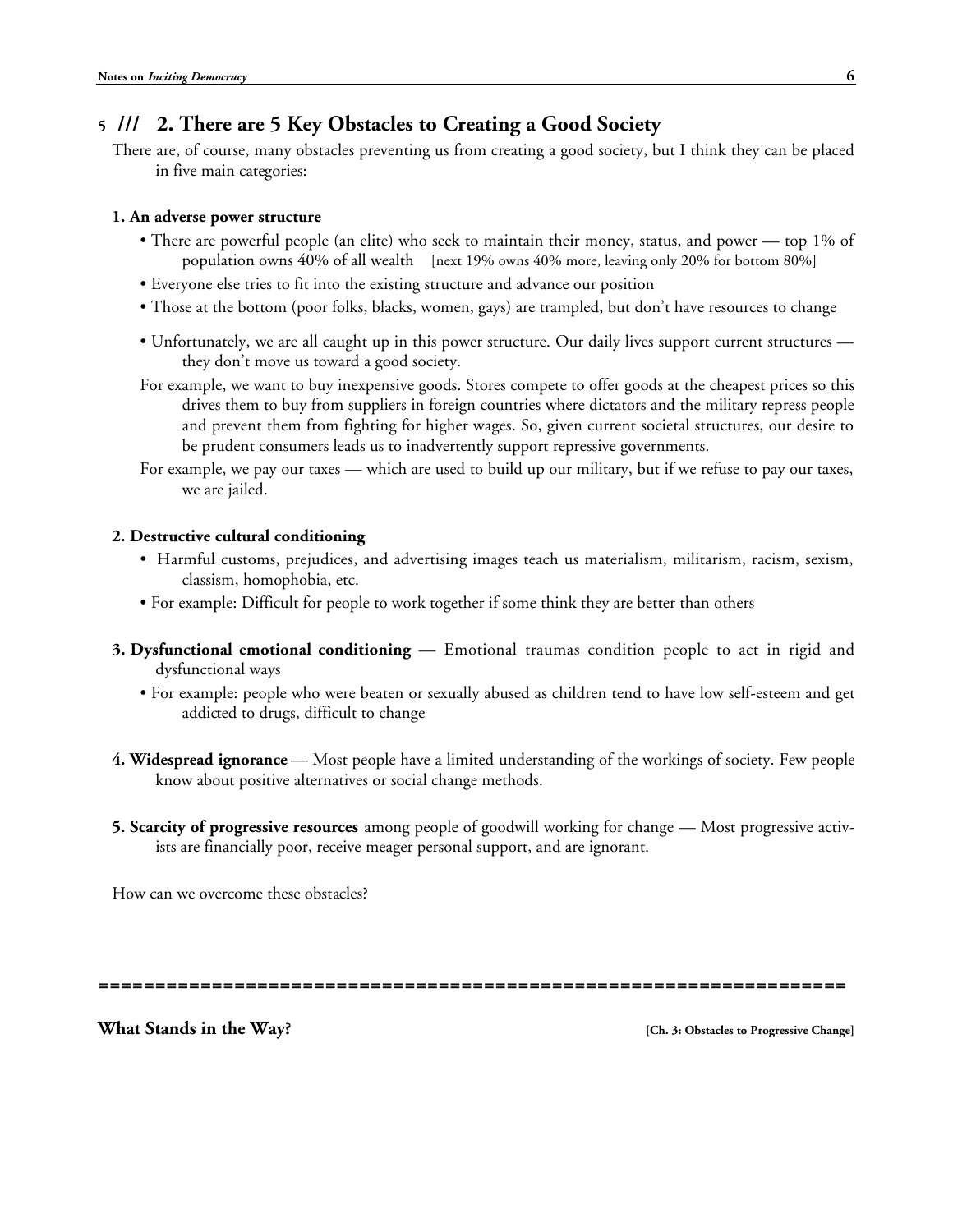# **Research on Historical Strategies**

I did a lot of research and found ten strategies that people use to bring about massive change in society — such as revolution, electoral politics, building alternatives, advertising, and countercultural transformation, technological advance. I looked at the positive and negative aspects of each of these strategies and tried to come up with a comprehensive strategy that encompasses the positive aspects of each, but not the negative parts. Based on this research and my own experience in the anti-apartheid, safe energy, and peace movements, I came up with 8 important characteristics that appear to be essential aspects of a good strategy that would bring about fundamental positive change in our society.

#### **How Can We Overcome these Obstacles? [Ch. 4: Elements of an Effective Strategy]**

Past efforts are instructive. Historically, ten methods have been advanced for bringing about major transformation of society. Each has positive and negative aspects:

• **Violent revolution**

**==================================================================**

— **Positive**: Riveting spectacles, attract wide attention, interrupt daily routines, and expeditiously replace old powerholders with new ones

**— Negative**: Bloody, chaotic, terrifying, tragic, transfer power to new powerholders who often are as brutal and oppressive as the old; violence makes people callous

- **Historical materialism**
	- **Positive**: Inevitable

**— Negative**: But hasn't happened yet

• **A vanguard party**

— Positive: Can speed up the "inevitable" process

**— Negative**: Vanguard Party may become as brutal and oppressive as old regime

• **Countercultural transformation**

**— Positive**: Potentially transforms people deeply

- **Negative**: Often isolated communities; underestimate extent of conditioning
- **Alternative institutions**
	- **Positive**: Provide a positive alternative

**— Negative**: Unless rest of society changed, they are vulnerable to being attacked and undermined

- **Mass advertising**
	- **Positive**: Easy

**— Negative**: Expensive; better suited to disseminating inflammatory propaganda than building informed democracy

- **Technological advances**
	- **Positive**: Can make society much better (medicine, transportation, computers)
	- **Negative**: Can also make society more dangerous (weapons, environmental destruction)
- **Conventional electoral politics**
	- **Positive**: Legal, straightforward

**— Negative**: Winner-take-all elections favor bland centrists; candidates with most money usually win; once elected, politicians often go awry

- **Mass social movements** (leafleting, boycotts, strikes, blockades)
	- **Positive**: Can bring about massive change (civil rights movement)

**— Negative**: Vulnerable to differences among mass numbers of people, to deep conditioning, to infiltration and disruption by opponents

- **Incremental change** (small changes on immediate issues direct mail, canvassing, lobbying, supporting progressive politicians)
	- **Positive**: Can bring about changes
	- **Negative**: Changes are slow and limited; changes often undone later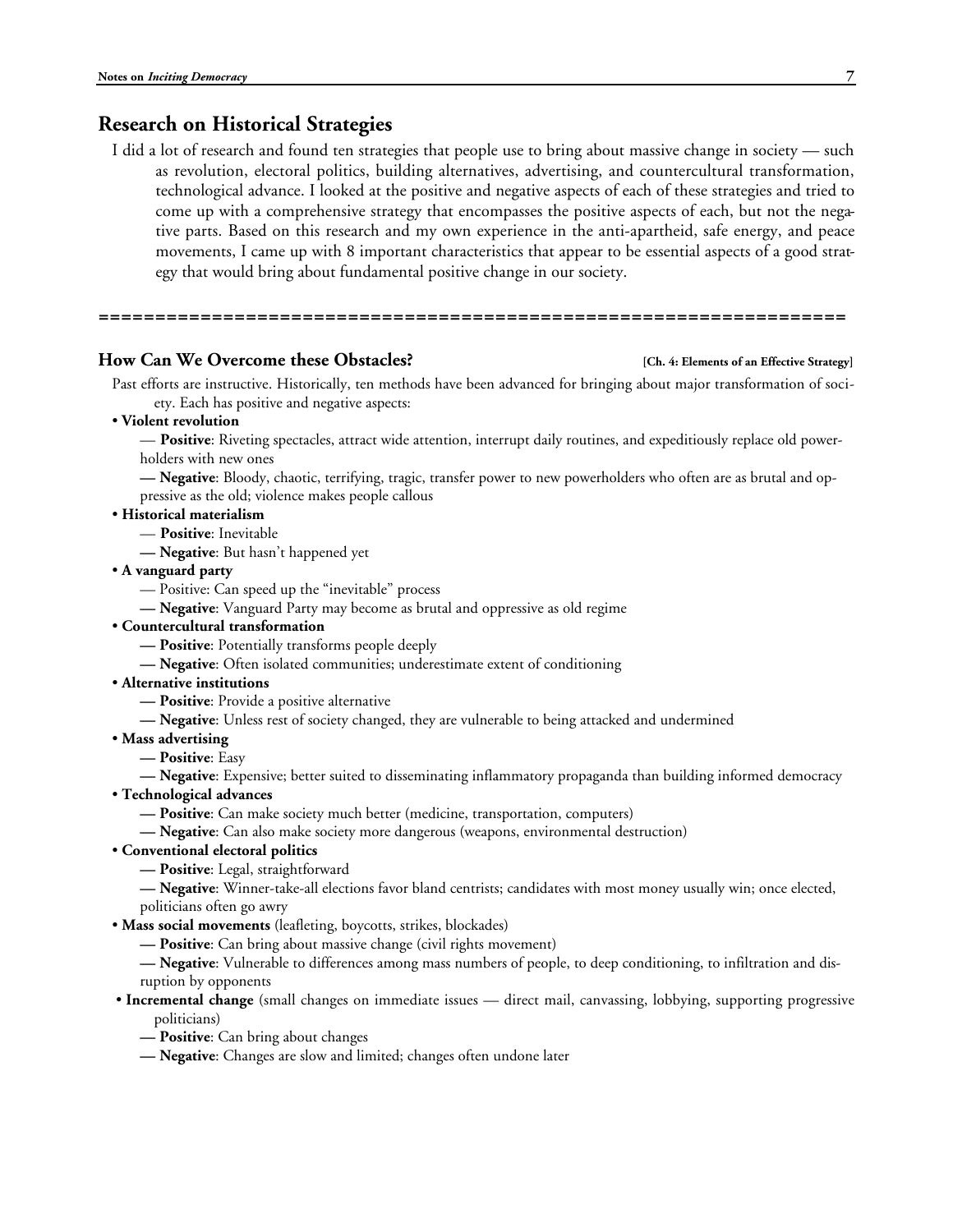# **6 /// 8 Crucial Characteristics of a Fundamental Change Strategy**

To be both progressive (democratic, fair, moral) and effective, the strategy to create a good society must be:

- **Powerful and Inspiring** enough to overcome opposition
- **Focused on Broad, Fundamental, and Enduring Change** change individuals, institutions, and culture; change enough that they don't revert to the old ways [**Examples**: Roe vs. Wade decision, nuclear power coming back]
- **Reliant on Ordinary People** since elite usually will not help
- **Democratic and Responsive** not autocratic or oppressive
- **Focused on Ending Oppression, Not Toppling Individual Oppressors** since anyone has the potential to become oppressive; the battle is not between right and wrong people, but between positive forces (knowledge, cooperation, compassion, goodwill) and negative forces (ignorance, domination, destructive emotional and cultural conditioning)
- **Nonviolent** not oppressive or destructive.
- **Means in Harmony with the Ends** so efforts do not go astray
- **Direct and Personal** so they can deeply touch and transform people; face-to-face attention is more human; people respond to smiles, hugs, and physical warmth.

I believe that to create a truly good society, we must build into our strategy the aspects of the good society that we are trying to create. It must be democratic, non-oppressive, and moral.

The only way I can see to do that is to rely primarily on widespread education and mass movements. So this is my third point:

**==================================================================**

### **• Democratic Transformation**

 "Because it is so often misunderstood or downplayed, let me emphasize one important point: creating a good society is quite different from grabbing control of society's power structure or manipulating the masses. To create a good society, progressive activists must transform deeply held cultural norms, overcome emotional blocks, redistribute power from the elite to everyone in roughly equal measure, and ensure people use their newly-acquired power responsibly and compassionately for the common good. To create a truly good society, activists must make these sweeping changes without establishing another coercive power structure.

"I can see only one way to bring about this transformation democratically: activists must prepare people to take power and prepare them to assume power responsibly once they have taken it. In order not to be dictatorial, activists can challenge people, offer information, and provide support, but they cannot force people to act in any particular way. Therefore, **the main activities of progressive activists must be to develop and consistently convey alternative ideas to large numbers of people and help them integrate these ideas into society as they see fit.**

"If people find these ideas valuable, they will eventually adopt them, just as progressive activists have adopted them for themselves. If people do not like these ideas, then as free citizens, they must be able to reject them." [p. 66]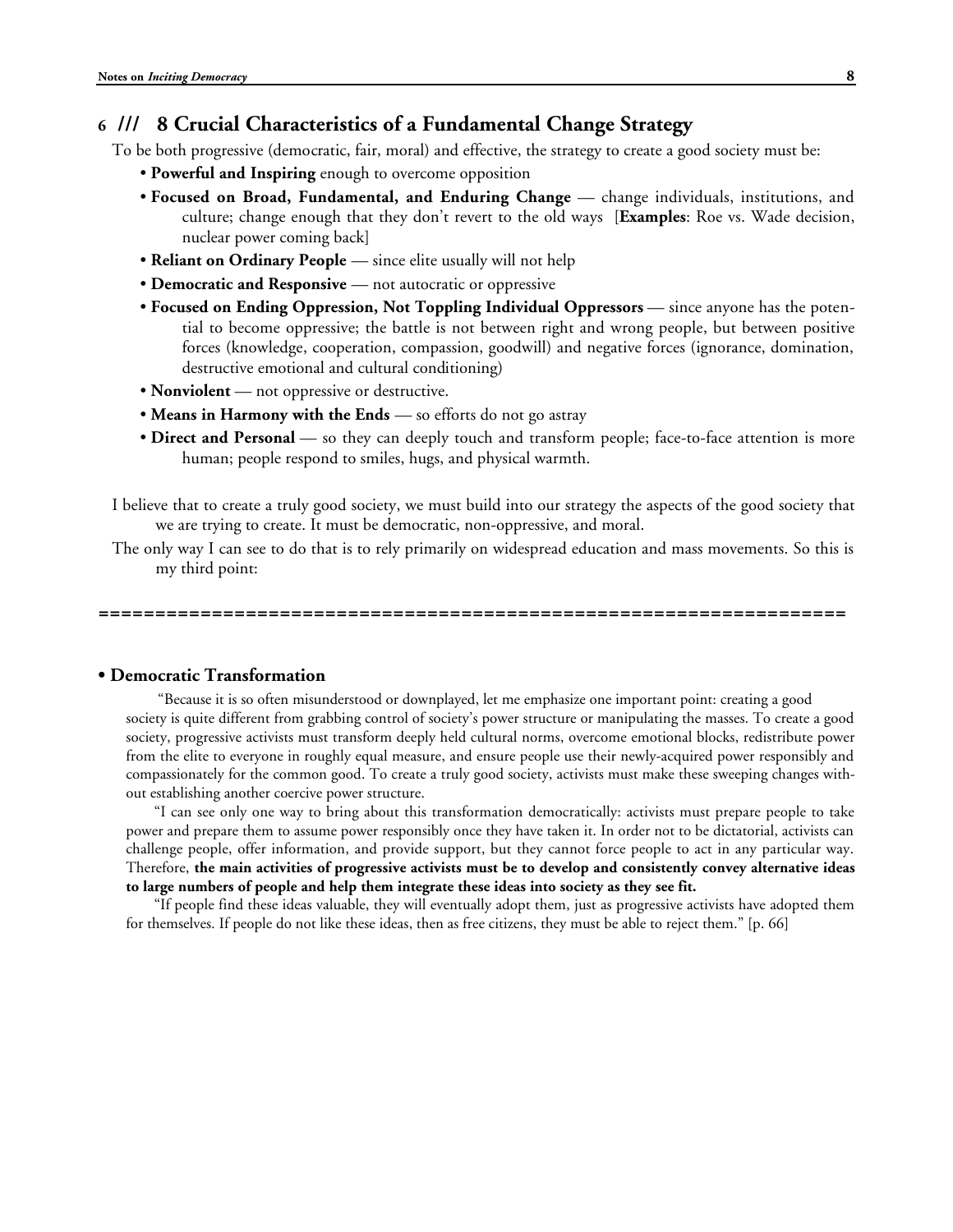# **7 /// 3. We Can Overcome these Obstacles with a Long-Range Strategy Based on Widespread Education and Mass Social Change Movements** (encompassing on the order of one million skilled activists)

If we want to bring about **fundamental**, **progressive** change in a **democratic** way, we must:

- **Educate and liberate the imagination** of every person in society so that everyone can choose collectively and democratically to create a good society.
- **Build powerful social change movements** capable of challenging entrenched political, economic, and social power and building alternatives

As I see it, what we need are change movements that would be like the civil rights movement, but much larger and stronger.

- **Must create positive alternatives**, not just tear down the existing structure.
- **Not reliant on a few leaders** who can be assassinated or who have big egos.
- **Must be comprehensive** and address not just the political sphere, but also the economic and cultural.

**==================================================================**

- **Must address emotional hurts** that make people racist, etc.
- And they must be **massive and broad**, extending into every corner of our society.

**6 Components of the Strategy**

- **1. Clear conceptions of progressive change** including
	- A clear vision of a good society
	- A comprehensive and feasible strategy for change
- **2. Widespread education** in which people can
	- Learn how society actually functions
	- Learn to practice democracy and cooperation
	- Learn to overcome destructive cultural conditioning
	- Learn to change society
- **3. Widespread emotional therapy**
- **4. A supportive community for progressive activists**
- **5. Large numbers of progressive activists** working simultaneously for change
- **6. Concerted change efforts continuing for many years**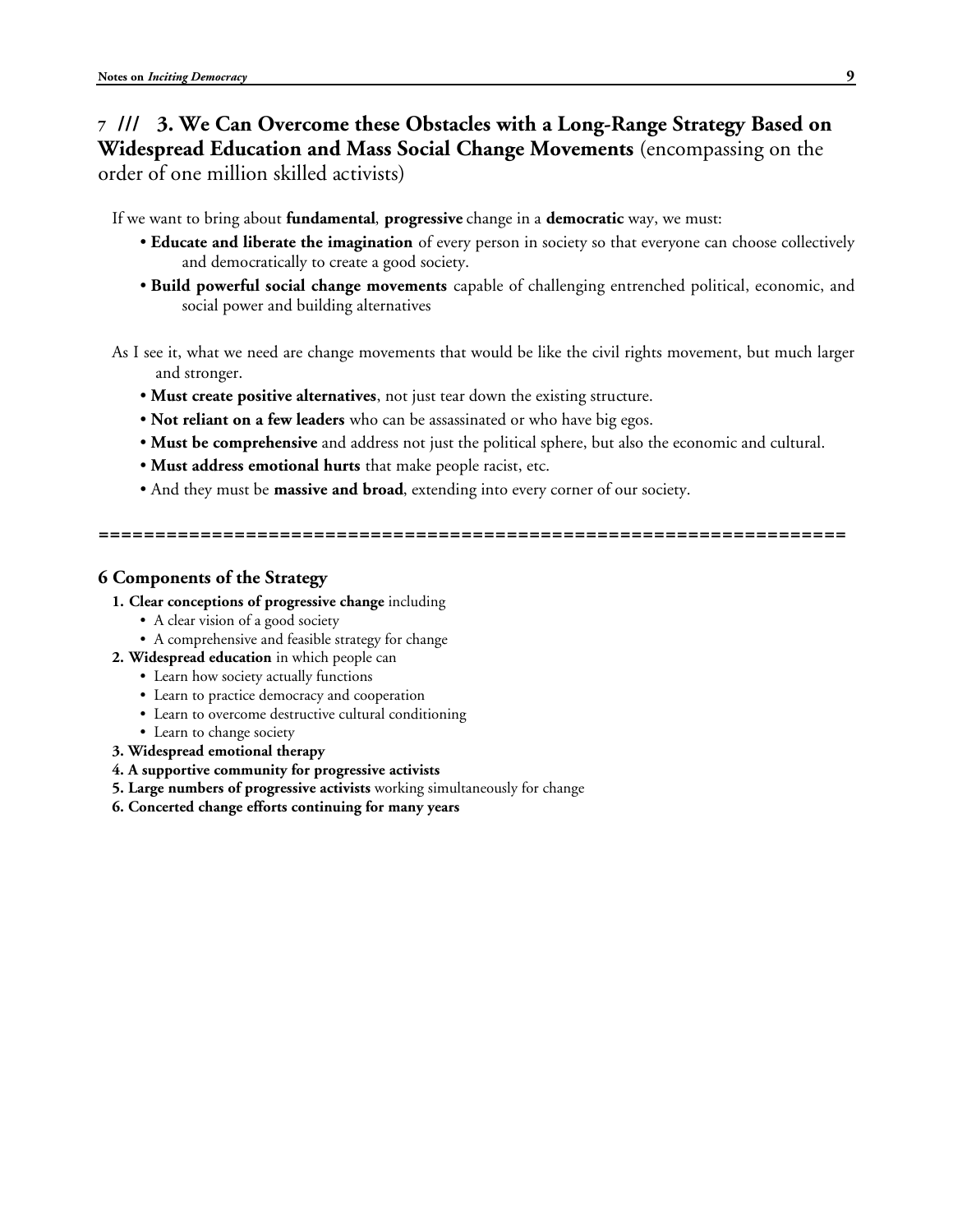# **Basic Strategy**

- In the book, I go into detail about this strategy the stages of the process, the leadership and structure of the movements, the methods they would employ. But at its heart, the strategy is very simple. I'm really just calling for more of our best efforts. I'm saying that we need:
	- More activists to do more basic social change work that is, more activists
		- **Persuading** people to have a more progressive perspective
		- **Encouraging and inspiring** people to act
		- **Educating** people about ways to be effective
		- **Supporting** people so they can persevere (building strong and supportive organizations)
	- Activists work smarter build winning campaigns that win non-reformist reform and activists spend less time fighting with each other
	- Activists have greater resources and support so they can be more effective and persist longer

I don't think we need to invent any new ideas or new techniques, though it would be fine if we do.

How could we actually implement this strategic program?

In *Inciting Democracy*, I offer a project — called the Vernal Education Project — that I believe could implement this strategy and help make it successful over the next 80 years.

**==================================================================**

#### **What Kind of Endeavor Could Incorporate these Components? [Ch. 5: A Strategic Program]**

• **A Four-Stage Strategic Program** for creating a good society that incorporates these characteristics and components — Chart

• Progressive activists would:

### **1. Lay the Groundwork**

- A. Find Other Progressive Activists
- B. Educate themselves learn how human affairs are organized and other ways they might be organized
- C. Learn and practice change skills and overcome destructive and dysfunctional conditioning
- D. Form supportive communities with other people of goodwill
- **2. Gather Support**
	- A. Raise others' awareness about the possibility of creating a good society and the means to do it
	- B. Build powerful political and social organizations
- **3. Struggle for Power**

A. Vigorously challenge the power structure and destructive cultural norms through conventional political and legal methods

- B. Illuminate domination and oppression using various methods of nonviolent action
- C. Resist oppression using nonviolent action
- D. Develop appealing alternative institutions based on progressive ideals

#### **4. Diffuse Change** throughout all of society

- This program would create a democratic, bottom-up change movement structure
- **A Tiered Structure** Chart

• At the bottom, a small number of dedicated activists working many hours each week personally informing, supporting, and inspiring:

• A larger number of steadfast activists who, in turn, inform, support, and inspire:

• A much larger number of progressive advocates who work just a few hours each week. Together, they would inform, persuade, support, and inspire:

• All of the people of the United States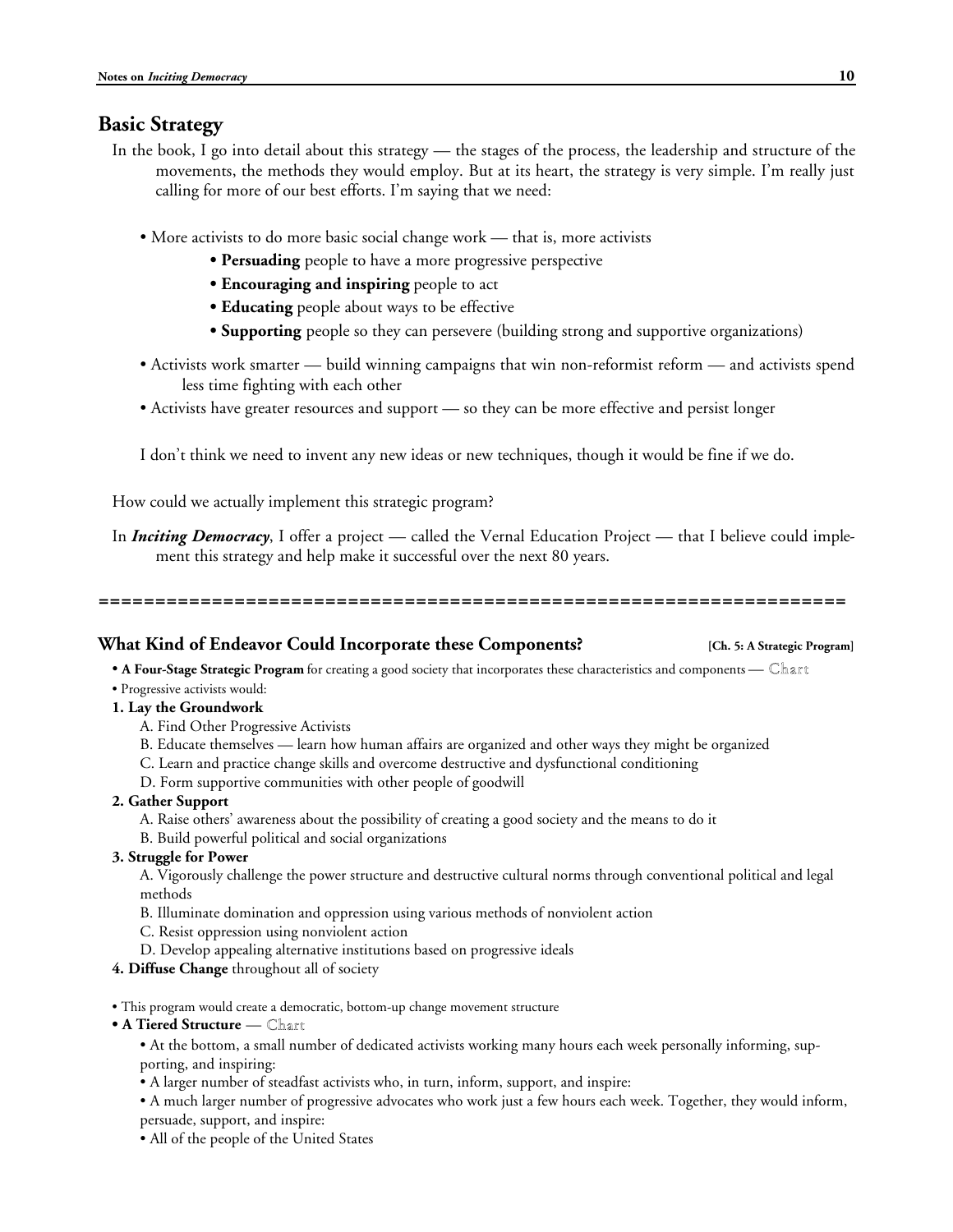# **8 /// The Vernal Education Project — Basic Idea**

The idea of the Vernal Education Project is to:

- Provide a deep, broad education to a large number of dedicated activists those who have worked intensely for at least a year and are likely to work intensely for at least another 5 or 10 years.
- Then these dedicated activists educate, support, and inspire other activists.
- Together, all these activists then challenge, educate, support, and inspire everyone in the U.S.

They would build egalitarian, cooperative organizations that worked for fundamental change.

- **9 ///** If the project worked the way I hope it will, after a 20-year start up period there would be
	- 50 education centers around the U.S.
	- Each center would offer a one-year program to 120 students in four sessions (one starting each season 30 students each)

Adding this all up, the project would have a total of 6,000 students graduating each year all over the country. They would provide a powerful influx of skilled activists to a variety of social change movements.

**==================================================================**

#### **How Could We Implement this Strategic Program? [Ch. 6: The Vernal Education Program]**

• To implement: the Vernal Education Project, a yearlong education and support program for dedicated progressive activists designed to be practical and inexpensive

#### **• Design Criteria for Vernal Education Project** — Chart

- Offer a Wide-Ranging Education to Progressive Social Change Activists
- Vastly Increase the Skills, Strength, and Endurance of Activists
- Facilitate the Development of a Cooperative Community
- Operate Efficiently
- Span the Country
- Integrate with Activists' Lives
- Grow Rapidly and Continue for Decades
- Conform to Progressive Ideals
- Fifty education centers around the country each teach four sessions of 30 students each year this would produce 6,000 graduates each year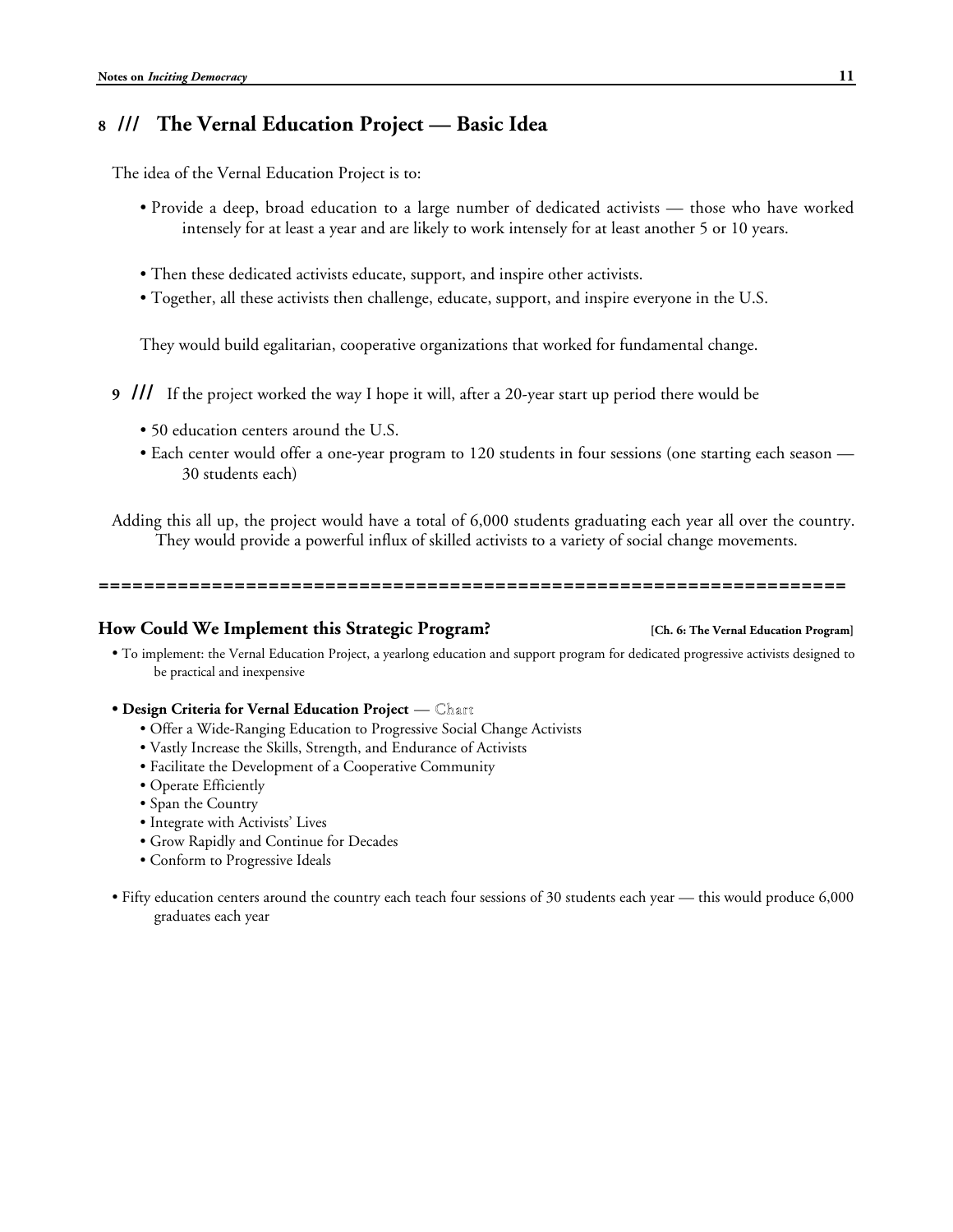# **10 /// The Vernal Education Program — Components**

- To make the Vernal program effective and inexpensive, it would consist primarily of these 7 components [as shown on the handout]:
	- 1. Student-run study groups held at student's homes
	- 2, Internships with existing social change organizations
	- 3, Independent social change work with a local change group
	- 4, A small amount of social service work with a social service agency
	- 5, Self-study of current affairs
	- 6, A series of five ten-day, staffmember-facilitated workshops at a retreat center
	- 7. Student-run emotional support groups held at student's homes

Tuition would be about \$6,000 and many scholarships would be offered so that poor activists could attend.

Note that there would be no campus or buildings. The program would rely on structures that already exist to a large extent.

### As I envision it,

- To be admitted, prospective students would have at least one year of prior experience.
- Students would learn a great deal about all aspects of change both theoretical and practical
- For 7 years after graduating, students would attempt to work at least 20 hours/week for change

**==================================================================**

• Each yearlong session could cover most of what activists need to know to be effective progressive social changers

- In addition to these 7 parts
	- Regular exercise and to take care of their health
	- Informed of other community resources (like computer classes, leadership seminars, etc.)
	- Social events that would enable students to connect with other activists
- This program would offer activists a chance to experience and learn direct democracy, cooperation, emotional therapy, personal support, and a variety of social change methods while building strong bonds with other nearby activists.
- Prospective students would be required to have at least one-year of experience and be committed to working for positive change
- Students would be encouraged to work for fundamental progressive change at least twenty hours per week for seven years after they graduated.
- Likely Applicants
	- Career Activists
	- Progressive Organization Staffmembers
	- People Financially Supported by their Spouses
	- Vigorous Retirees
	- Bright-Eyed Young People
- Tuition of \$5,000 (in 1995 \$) for the yearlong program, but eventually enough scholarships so average cost would be \$2,400 (1995 \$)
- This program could be replicated across the United States to fifty communities so that eventually six thousand students could attend a program every year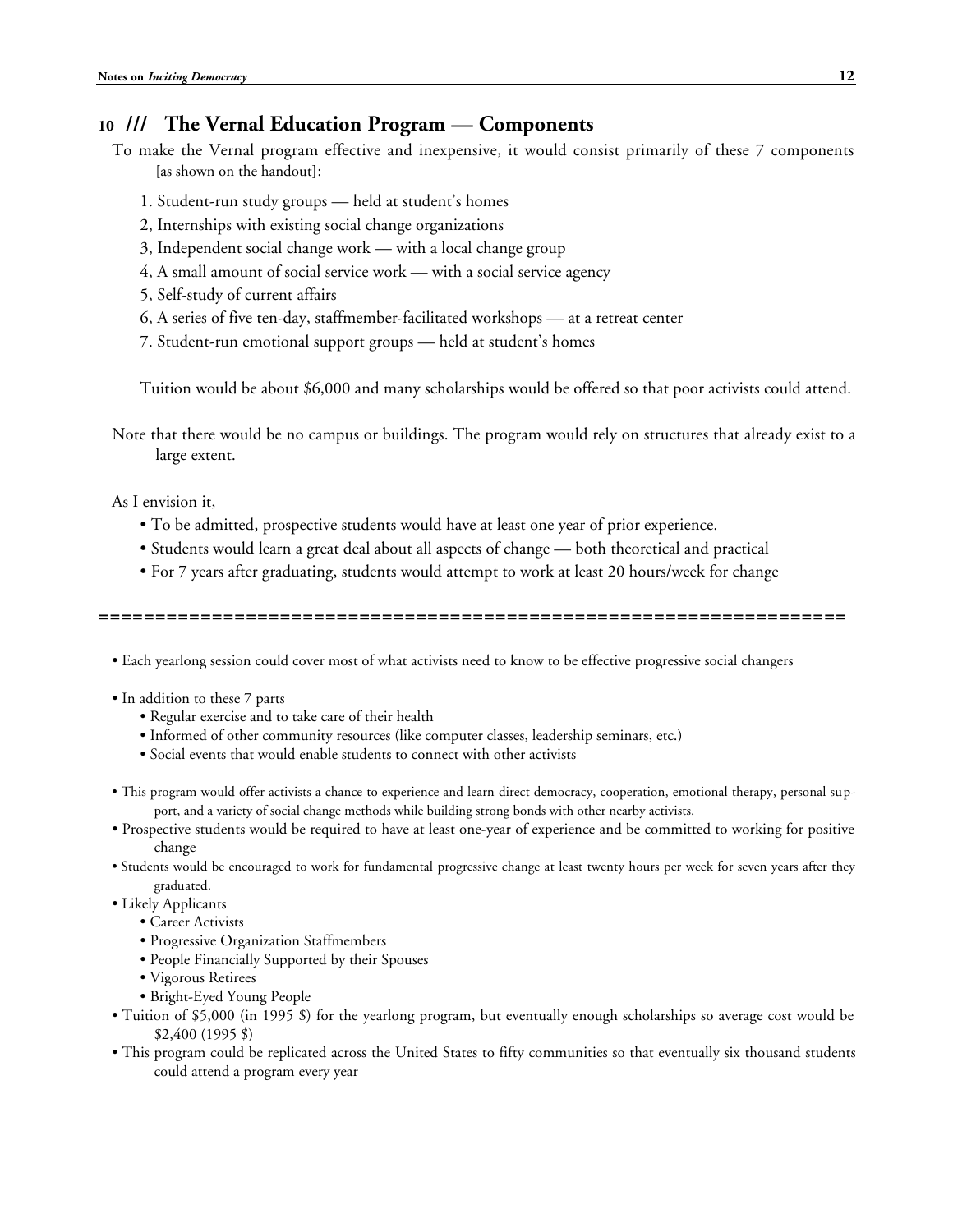# **11 /// Vernal Graduates — Number**

Graduates of the Vernal Education Program would:

- Focus on teaching and supporting other activists and doing basic grunt work
- Be able to teach and support about 6 other "steadfast" activists (who work at least several hours/week for change)
- This would make grassroots organizations much stronger and build strong communities of support. Activists would be able to work smarter and endure longer.

In particular:

- If 6,000 students graduated each year from the 50 programs, then it is likely that about 25,000 would be working simultaneously — at least half-time for change.
- **12 ///** If each Vernal graduate supported 6 other steadfast activists, they could support 150,000 steadfast activists. This is perhaps three times as many as today. They would also be more knowledgeable and better supported than now.
- If Vernal graduates and the steadfast activists they support together supported an average of 6 progressive advocates (who each worked an average of at least 1 or 2 hours each week for change), then this would constitute a movement of over 1 million activists working for change. This would be an exceptional movement, able to bring about massive social change in all aspects of our society.

**==================================================================**

#### **How Could Graduates Help Bring about Transformation? [Ch. 7: Building a Powerful, Democratic Movement]**

- This education project could greatly bolster and support progressive change organizations
- 6,000 graduates each year but many turning to other endeavors
- Under reasonable assumptions, after 25 years of development and growth: perhaps 25,000 very active vernal graduates (who worked at least 20 hours/week) simultaneously
- With very active Vernal graduates essentially serving as steady, part-time staffmembers, organizations would likely be much more capable than most current or past grassroots social change groups
- Each graduate could support and mentor perhaps 6 others: a total of150,000 steadfast activists. Together, they could support and mentor 900,000 progressive advocates (who worked at least a few hours/week). This would comprise more than 1 million activists.
- This would probably triple the size of the movement for fundamental change and greatly increase the skill level. Overall, they might enable progressive efforts to be 3 or 4 times as powerful as now.
- I imagine them working all across the United States, mostly with grassroots organizations. Perhaps 4 Vernal graduates would work together (to ensure they got enough personal support) in four kinds of local organizations:
	- **Issue-Oriented Advocacy Groups** (environmental, pro-women, anti-racist, campaign finance reform, etc.) working for policy changes. More than 2,500 groups across the country (about 6 in each Congressional District). Each group of 4 very active Vernal graduates would support perhaps 24 other steadfast activists and perhaps another 140 active supporters. Main activities: research, prepare publications, educational outreach, lobby politicians and news media, and nonviolent struggle. Vernal activists would mostly support, encourage, and mentor other activists and mediate disputes — so activities are more powerful with less in-fighting.
	- **Alternative Institution Development Groups** (cooperative businesses, co-housing, farmers' markets, direct democracy forums, etc.) — perhaps 2 groups in each CD supported by Vernal graduates
	- **Progressive Political Parties** (Green Party, New Party) 1 group in each CD supported by Vernal graduates
	- **Progressive Caucuses in Conventional Organizations** (labor unions, civic organizations, etc.) 3 groups in each CD supported by Vernal graduates
- Also similar groups working at the state and national level perhaps 2,000 graduates at the state level and 1,000 at the national level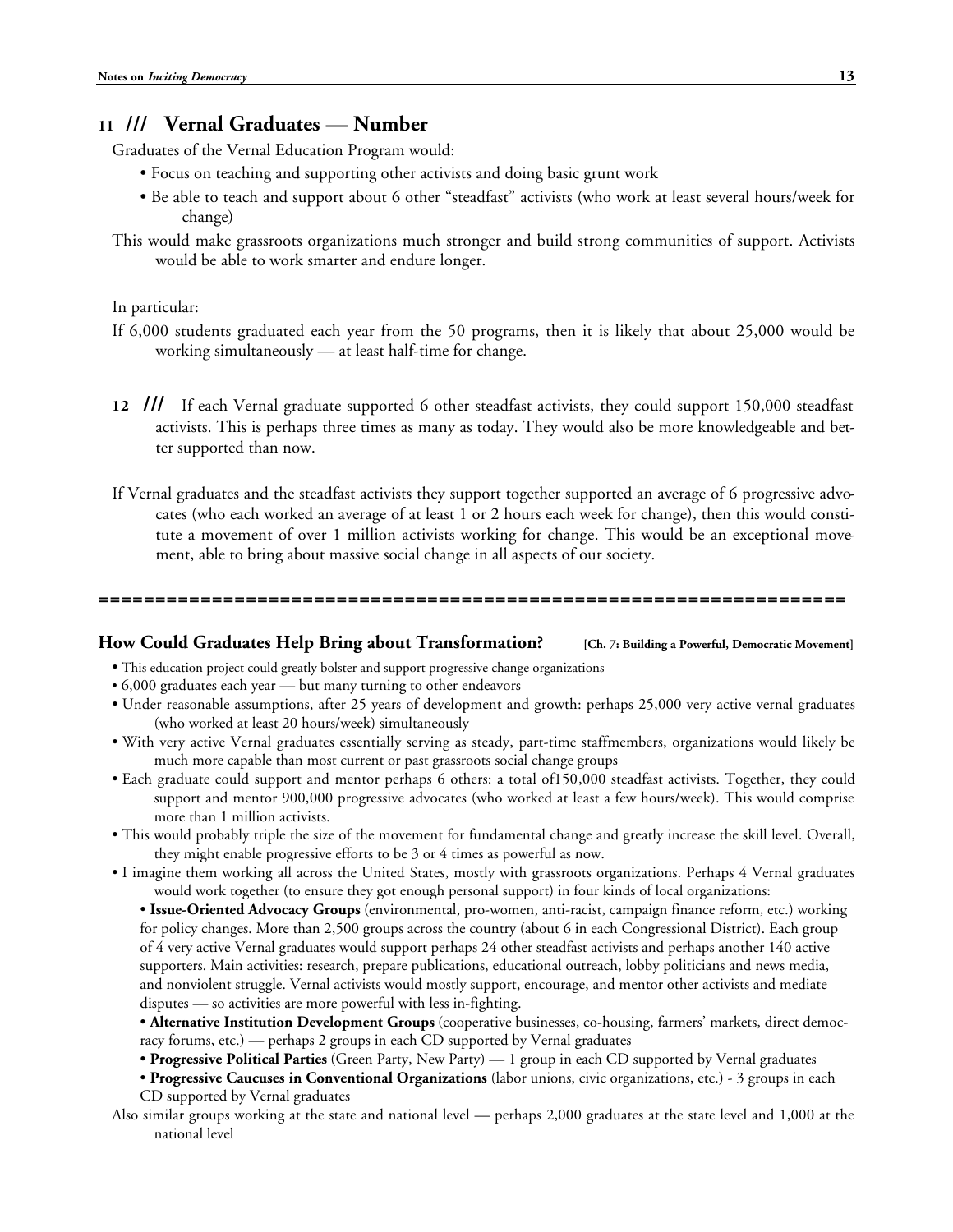# **Societal Transformation**

In the book, I detail what I believe one million activists could accomplish over 80 years — that they could transform society. But I don't want to go on too long here, so let me just recap briefly what I've said and then stop.

**==================================================================**

#### **Could these Movements Transform Society? [Ch. 9: Transforming Society]**

- By working smarter and having less in-fighting, by having a force 3 or 4 times more powerful than now, and by working diligently for many years, the project would support powerful change movements that could bring about fundamental transformation of society in 80 years.
- Early victories would inspire more people to get involved. Larger numbers of people would make the movement more visible and make it safer for everyone to participate. With enough people, even bigger struggles could be won. Social change would snowball, just as in the fall of the Soviet Union.
- Old conservatives would die. Young people would grow up in an exciting time of change and hope (like the 1960s and 1970s). As people changed, they would treat their children better (less abuse). Fewer children would grow up in poverty or violent ghettoes. More would grow up well adjusted, self-confident, and ready to be empowered, responsible citizens.
- After about 50 years of sustained struggle with a majority of the public favoring fundamental progressive change transforming society would then begin to be easier. The change process would accelerate and could be largely completed in just 30 more years.
- Hopelessness and cynicism would be replaced with hope and determination. And it would be fun.

#### **How Can We Launch this Endeavor? [Ch. 10: Implementing the Vernal Project]**

- Publish *Inciting Democracy* and use it to discuss these ideas with large numbers of activists.
- Find a few people who want to implement the project. They prepare a curriculum and reach out to large numbers of potential students.
- Facilitate a few test workshops and then a 6-month pilot session.
- Arrange internships, attract students, admit students, and then begin the first session.
- For the next 5 years, expand the center until it is facilitating 4 sessions/year.
- Then over 15 years, replicate the program to 49 other places around the country.
- Continue at this level for 40 more years, then stop.
- Movements continue on for another 20 years (or more!)